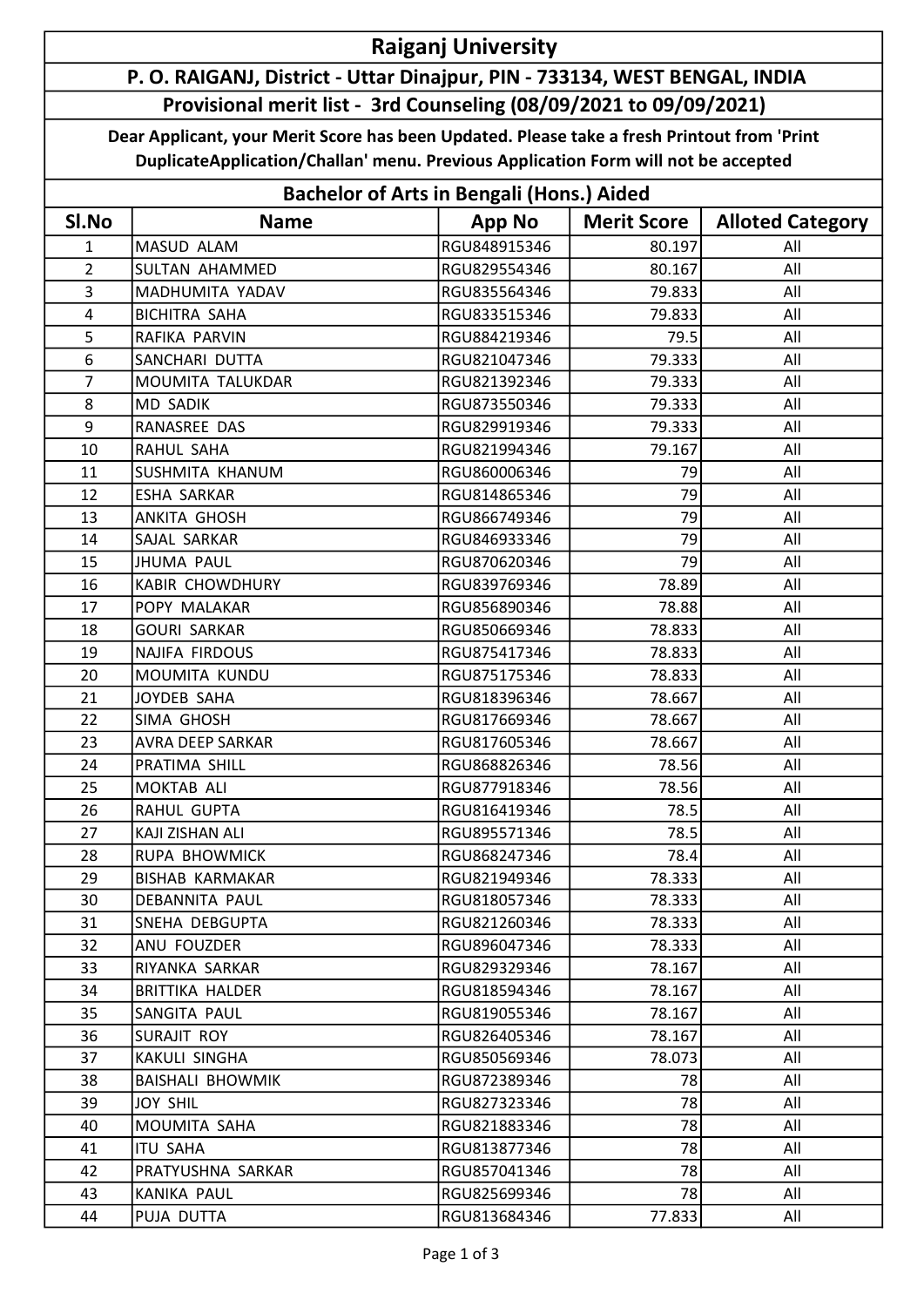| <b>Bachelor of Arts in Bengali (Hons.) Aided</b> |                           |               |                    |                         |  |  |  |
|--------------------------------------------------|---------------------------|---------------|--------------------|-------------------------|--|--|--|
| SI.No                                            | <b>Name</b>               | <b>App No</b> | <b>Merit Score</b> | <b>Alloted Category</b> |  |  |  |
| 45                                               | PRITAM SAHA               | RGU816587346  | 77.833             | All                     |  |  |  |
| 46                                               | SANCHAYETA ROY            | RGU905046346  | 77.833             | All                     |  |  |  |
| 47                                               | UTTARA NAG                | RGU819376346  | 77.833             | All                     |  |  |  |
| 48                                               | PANCHAMI BHADURI          | RGU824775346  | 77.833             | All                     |  |  |  |
| 49                                               | PRADIP BARMAN             | RGU899946346  | 77.747             | All                     |  |  |  |
| 50                                               | SANCHARI GHOSH            | RGU884435346  | 77.667             | All                     |  |  |  |
| 51                                               | ARIF MOHAMMAD             | RGU831306346  | 77.667             | All                     |  |  |  |
| 52                                               | PRIYA DEBNATH             | RGU859966346  | 77.667             | All                     |  |  |  |
| 53                                               | <b>DEBAJIT DAS</b>        | RGU839732346  | 77.667             | All                     |  |  |  |
| 54                                               | <b>DISHA DAS</b>          | RGU829537346  | 77.667             | All                     |  |  |  |
| 55                                               | TAVLEEN PIYASI            | RGU828086346  | 77.667             | All                     |  |  |  |
| 56                                               | <b>MD RAFIK ALI</b>       | RGU821236346  | 77.667             | All                     |  |  |  |
| 57                                               | <b>MD MUNIRUDDIN</b>      | RGU835985346  | 77.667             | All                     |  |  |  |
| 58                                               | <b>KOYEL BARMAN</b>       | RGU877818346  | 77.667             | All                     |  |  |  |
| 59                                               | PRATYUSH SAHA             | RGU817864346  | 77.5               | All                     |  |  |  |
| 60                                               | MALA SARKAR               | RGU827337346  | 77.5               | All                     |  |  |  |
| 61                                               | <b>ATRIMA KUNDU</b>       | RGU840722346  | 77.5               | All                     |  |  |  |
| 62                                               | <b>BASANA SARKAR</b>      | RGU829490346  | 77.333             | All                     |  |  |  |
| 63                                               | SUBHANKAR SARKAR          | RGU859492346  | 77.333             | All                     |  |  |  |
| 64                                               | <b>ARCHITA GHOSH</b>      | RGU828199346  | 77.333             | All                     |  |  |  |
| 65                                               | <b>KRISHNA BARMAN</b>     | RGU845315346  | 77.333             | All                     |  |  |  |
| 66                                               | DEBJYOTI SAHA             | RGU853194346  | 77.333             | All                     |  |  |  |
| 67                                               | <b>HRISIKESH ROY</b>      | RGU821017346  | 77.333             | All                     |  |  |  |
| 68                                               | PRIYA BARMAN              | RGU817848346  | 77.333             | All                     |  |  |  |
| 69                                               | <b>ABHIJIT SARKAR</b>     | RGU845714346  | 77.333             | All                     |  |  |  |
| 70                                               | SNEHA KARMAKAR            | RGU814670346  | 77.333             | All                     |  |  |  |
| 71                                               | <b>BIPLOB ADHIKARI</b>    | RGU848557346  | 77.167             | <b>SC</b>               |  |  |  |
| 72                                               | <b>ADITIYA SINGHA ROY</b> | RGU815484346  | 77                 | SC                      |  |  |  |
| 73                                               | <b>DIPIKA NUNIA</b>       | RGU828291346  | 77                 | SC.                     |  |  |  |
| 74                                               | <b>BIKRAM ROY</b>         | RGU821007346  | 76.833             | <b>SC</b>               |  |  |  |
| 75                                               | ABHIJIT SARKAR            | RGU839108346  | 76.833             | <b>SC</b>               |  |  |  |
| 76                                               | UTTAM SINGHA              | RGU823688346  | 76.833             | <b>SC</b>               |  |  |  |
| 77                                               | ANINDITA ROY              | RGU818650346  | 76.667             | <b>SC</b>               |  |  |  |
| 78                                               | NITI ROY                  | RGU816457346  | 76.667             | <b>SC</b>               |  |  |  |
| 79                                               | SUDIPTA KUMAR SAHA        | RGU816390346  | 76.667             | <b>SC</b>               |  |  |  |
| 80                                               | KUNJO ROY                 | RGU817834346  | 76.5               | <b>SC</b>               |  |  |  |
| 81                                               | SOMA SARKAR               | RGU830166346  | 76.5               | <b>SC</b>               |  |  |  |
| 82                                               | CHAYNA DEBSHARMA          | RGU899942346  | 76.5               | <b>SC</b>               |  |  |  |
| 83                                               | SUNDAR MAHALDAR           | RGU816345346  | 76.333             | <b>SC</b>               |  |  |  |
| 84                                               | SHIBANI SARKAR            | RGU848148346  | 76.167             | <b>SC</b>               |  |  |  |
| 85                                               | PUJA BARMAN               | RGU819007346  | 76.167             | <b>SC</b>               |  |  |  |
| 86                                               | MANIKA SARKAR             | RGU819954346  | 76.167             | <b>SC</b>               |  |  |  |
| 87                                               | RITI DAS                  | RGU827894346  | 76                 | <b>SC</b>               |  |  |  |
| 88                                               | KALPANA BARMAN            | RGU816372346  | 76                 | <b>SC</b>               |  |  |  |
| 89                                               | JABA DEBSARMA             | RGU860697346  | 75.84              | <b>SC</b>               |  |  |  |
| 90                                               | ANUSHREE ROY              | RGU831546346  | 75.833             | <b>SC</b>               |  |  |  |
| 91                                               | PRITI DAS                 | RGU831749346  | 75.833             | <b>SC</b>               |  |  |  |
| 92                                               | SUBRATA DEBSARMA          | RGU839836346  | 75.667             | <b>SC</b>               |  |  |  |
| 93                                               | SUBRATA ROY               | RGU822074346  | 75.667             | <b>SC</b>               |  |  |  |
| 94                                               | PARNASREE MANDAL          | RGU829371346  | 75.667             | <b>SC</b>               |  |  |  |